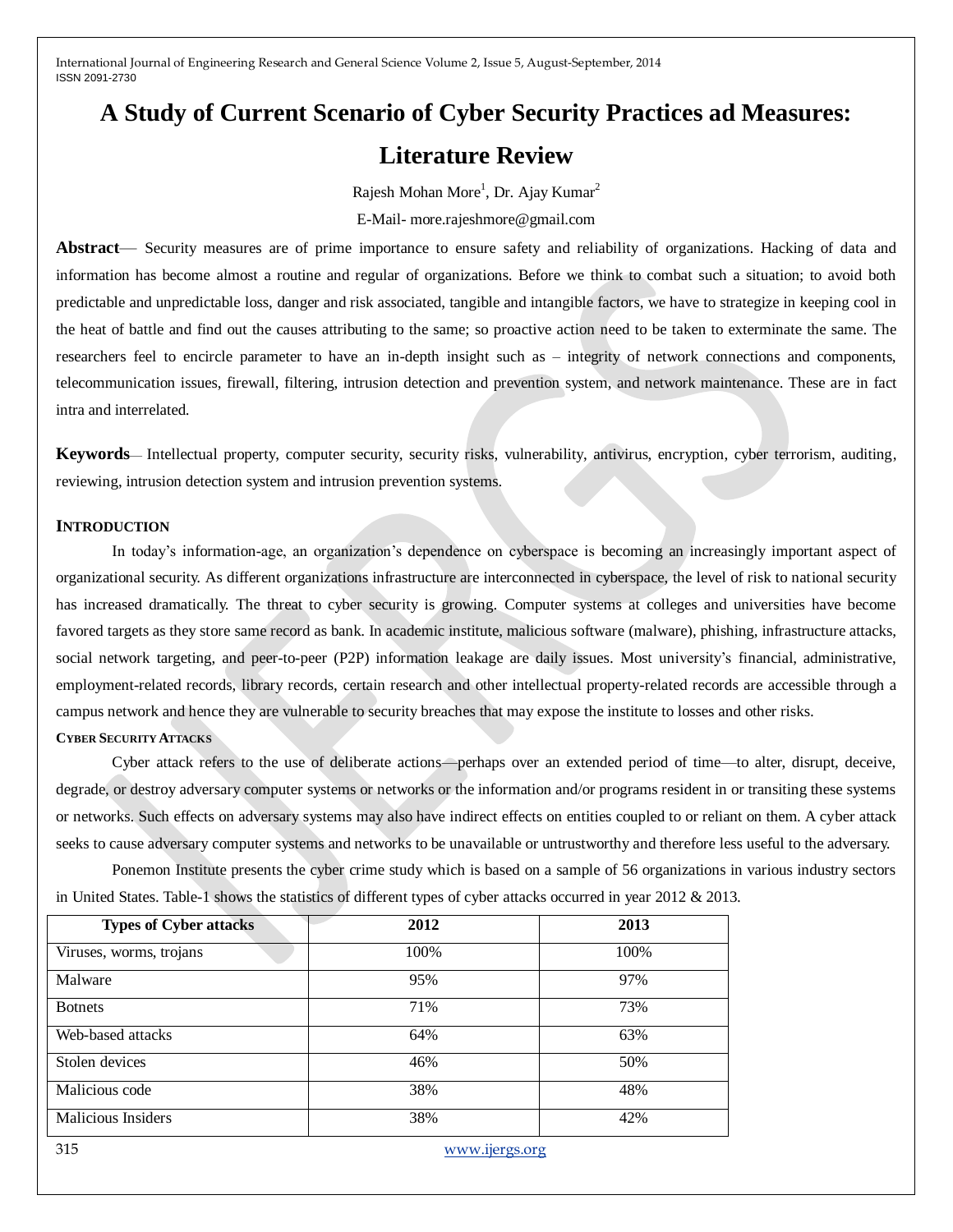| Phishing $&$ social engineering | 38% | 42% |
|---------------------------------|-----|-----|
| Denial of service               | 32% | 33% |

Table-1 – Types of cyber security attacks on organizations

The findings in a report released last year by the Center for Strategic and International Studies (CSIS), "In the Crossfire: Critical Infrastructure in the Age of Cyber war". Based on a survey of 600 IT security managers from critical infrastructure organizations, the report found that 37% believed the vulnerability of the sector they worked increased over the year prior, and twofifths expect a significant security incident in their sector in the next year. Only one-fifth of respondents to the survey believe their sector to be safe from serious cyber attack in the next five years [7]. Around 10% to 20% of the 100+ incidents recorded in BCIT's Industrial Security Incident Database (ISID) to date have been targeted attacks. The knowledgeable insider is the biggest threat and played a part in a high profile case in Queensland, Australia, in February 2000. A disgruntled employee of a water-utility contractor gained remote access to the utility's control system and managed to release over one million liters of sewage into local waterways [8].

ChiChao Lu [18] in his paper explores the increasing number of cybercrime cases in Taiwan and examines the demographic characteristics of those responsible for this criminal activity. As per the statistic 81.1% were male; 45.5% had some senior high school; 63.1% acted independently; 23.7% were currently enrolled students; and 29.1% were in the 18-23 age bracket, which was the majority group. For those enrolled student cybercrime suspects, the findings show that the percentage of junior high school and senior high school student suspects constituted 69.0% (2002), 76.1% (2003) and 62.7% (2004) of cybercrime suspects in their respective years. The high rate shows that the number of currently enrolled students suspected of involvement in cybercrime is cause for concern.

In a survey of 100 UK organizations conducted by Activity Information Management 83% of the respondents believe that they are under increasing risk of Cyber Attack [Figure 1]. It has been found that the financial and IT Sectors have financial and IT sector has sufficient investment in cyber security as compared to sectors like central government, telecoms and academia.



Figure 13 – Percentage of risks due to cyber security attacks

Ponemon Institute has been conducted a survey in June 2011 to study how well the organizations were responding to threats against network security. In a survey it was found that organizations are experiencing multiple successful attacks against their networks [Figure 2]. 59% of respondents said that their organization's network security had been successfully breached at least twice over the past year. According to the findings, the average cost of one data breach for U.S. organizations participating in this study was \$7.2 million whereas the average cost of one cyber attack was \$6.4 million [15].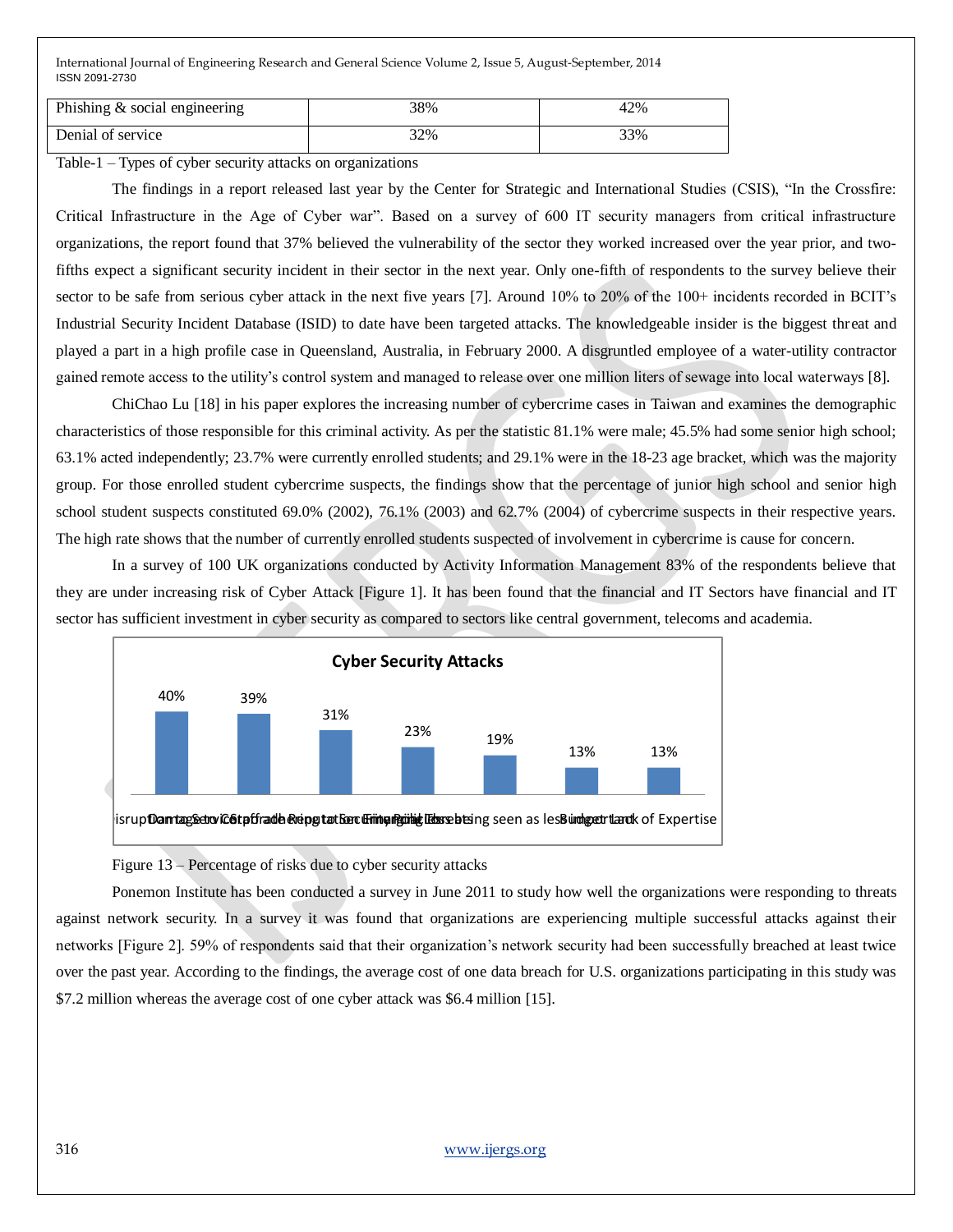



According to Deloitte-NASCIO Cyber security Study Survey conducted in year 2010; it focuses on initiatives chosen by organizations [Figure 3]. As per as deployment or planning for deployment of variety of security technologies it has been found that more than 80% of agencies have fully deployed antivirus, firewall, and Intrusion Detection and/or Prevention Systems (IDS/IPS), 25% of respondents indicated that they were expected to pilot mobile device file encryption, vulnerability management, and data loss prevention technologies.





As per as deployment or planning for deployment of variety of security technologies it has been found that more than 80% of agencies have fully deployed antivirus, firewall, and Intrusion Detection and/or Prevention Systems (IDS/IPS), 25% of respondents indicated that they were expected to pilot mobile device file encryption, vulnerability management, and data loss prevention technologies. [16]

According to the CSI Computer Crime and Security Survey conducted in year 2008 of about 522 computer security practitioners in U.S. corporations, government agencies, financial institutions, medical institutions and universities; it has been explored that 53% organizations allocated only 5% or less of their overall IT budget to information security. Figure – 1 shows percentage of the security technologies used by the organizations; it is clearly seen that anti-virus software, firewalls, virtual private network (VPN) and anti-spyware software are mostly used by the organizations. [17]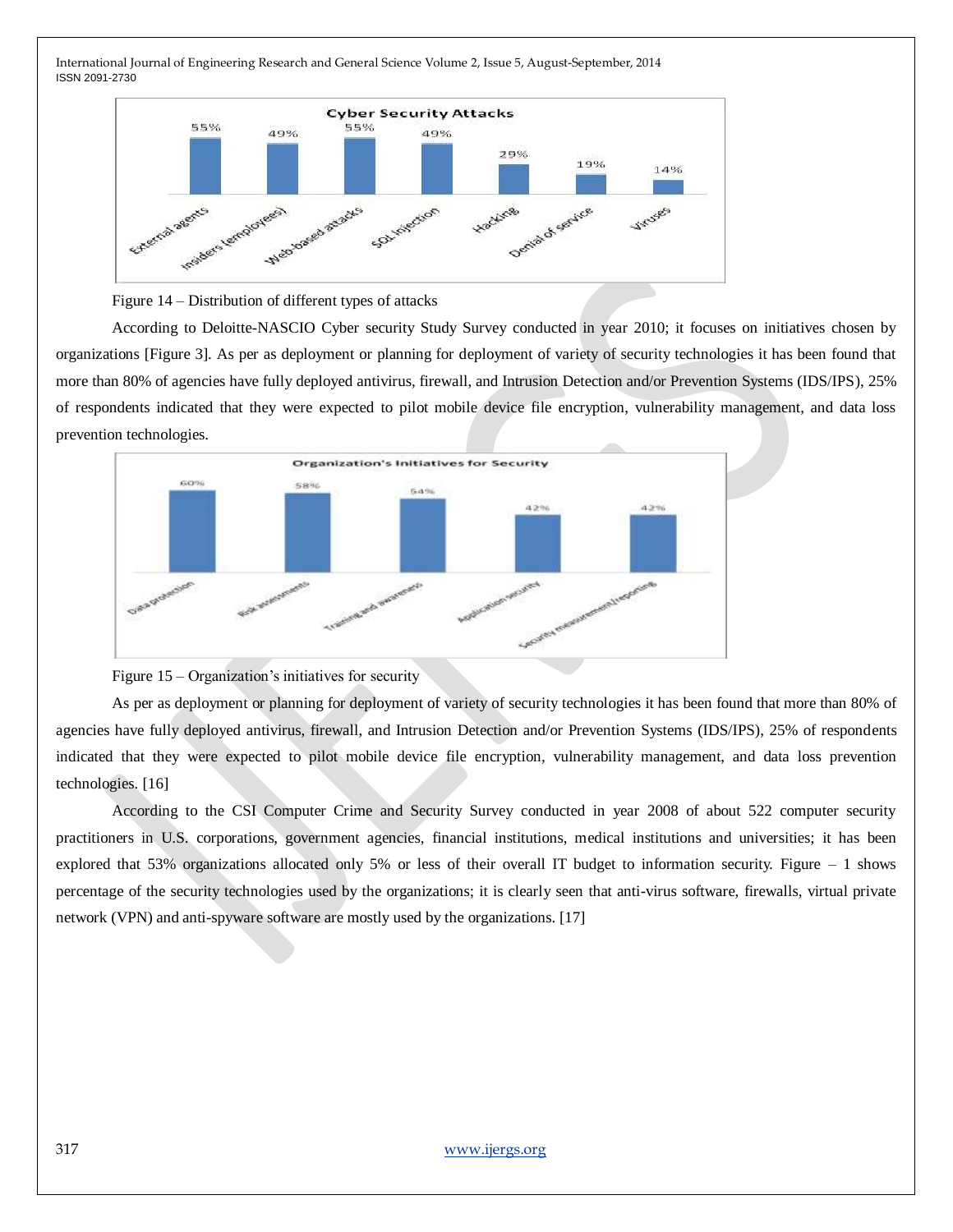

Figure 16 – Security technologies used by the organizations [Source: 2008 CSI Computer Crime and Security Survey]

The report of the Computer Security Institute (CSI/FBI) (Gordon, Martin, William, & Richardson, 2004) states that nearly 66% of all cyber-security breach incidents, in the 280 organizations who responded to the survey, were conducted from inside the organization by authorized users. Additionally, an overwhelming 72% of organizations reported that they have no policy insurance to help them manage cyber-security risks [12].

Studies by the Computer Security Institute and Federal Bureau of Investigation reported that approximately 90% of respondent organizations in 2001 and 2002 detected computer security breaches [13]. These studies found that the losses averaged over 2 million dollars per organization. In contrast, it was found that companies only spend 0.047% of their revenues on security [14], and this indicates that many firms are not adequately investing in information security.

Cyber terrorism involves leveraging cyberspace as a primary weapon to generate political or social change. It is important to recognize that cyber-terrorism is a tactic that can be used to achieve broader strategic objectives. Jeffrey R. DiBiasi [2] in his study ―Cyberterrorism: Cyber prevention vs cyber recovery‖ undertakes an analysis of the vulnerability of cyberspace to terrorist attacks. The first analysis examines the Code Red Worm and the Slammer Worm were highly destructive and spread faster than normal worms, making them well suited for assessing the existing security of computers and networks. It also examines a staged cyber attack on critical infrastructure, entitled Attack Aurora. In the Aurora attack, researchers from the Department of Energy's Idaho lab hacked into a replica of a power plant's control system. This attack facilitates an analysis of vulnerabilities of critical infrastructures to cyber terrorism.

#### **CYBER SECURITY PRACTICES**

Every business relies on information; computers are used to store information, process information and generate reports. Information system assets can be classified by locating information assets and their associated systems as high, moderate, or low impact with respect to the impact of maintaining their confidentiality, integrity, and availability [14]. Computer networks may be responsible for many crucial and back office operations, so it is necessary to secure these systems and their data.

According to the study conducted by Steffani A. Burd [14] following are the statistics of methodologies used [Table-2] by organizations to protect sensitive information.

318 [www.ijergs.org](http://www.ijergs.org/)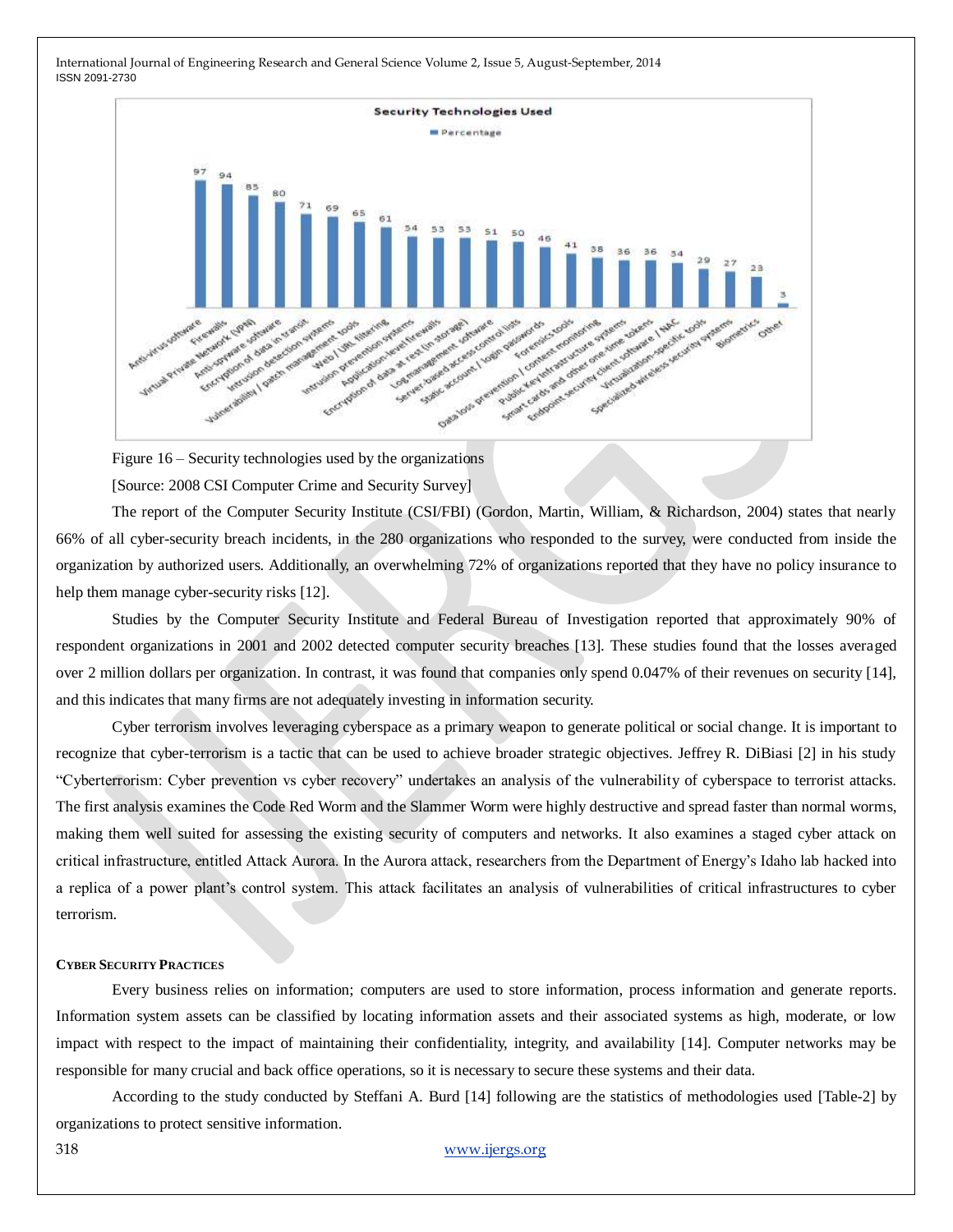| <b>Security Methods Used</b> | <b>Organizations</b> |  |
|------------------------------|----------------------|--|
| Firewalls                    | 94%                  |  |
| <b>Role-based Access</b>     | 86%                  |  |
| Physical Separation          | 83%                  |  |
| Encrypt Data on HD           | 69%                  |  |
| <b>Identity Management</b>   | 69%                  |  |
| Encrypt Backup Data          | 63%                  |  |
| Monitor Use of Backup Media  | 36%                  |  |

Table-2 – Security Methods Used

Advanced perimeter controls and firewall technologies, encryption technologies, security intelligence systems, access governance tools, extensive use of data loss prevention tools, enterprise deployment of GRC tools and automated policy management tools were the various tools used by these organization. Table-2 shows the statistics of these tools used by organizations in this survey.

| <b>Security Technologies</b>                          | 2012 | 2013 |
|-------------------------------------------------------|------|------|
| Advanced perimeter controls and firewall technologies | 58%  | 52%  |
| Encryption technologies                               | 50%  | 48%  |
| Security intelligence systems                         | 47%  | 45%  |
| Access governance tools                               | 42%  | 41%  |
| Extensive use of data loss prevention tools           | 38%  | 41%  |
| Enterprise deployment of GRC tools                    | 37%  | 39%  |
| Automated policy management tools                     | 35%  | 36%  |

Table-3 – Security Technologies Used

Shannon Keller et al [19] in their paper "Information security threats and best practices in small business" suggests best security practices such as - install and properly configure firewall, update software, protect against viruses/worms/trojans, implement a strong password policy, implement physical security measures to protect computer assets, implement company policy and training, connect remote users securely, lock down servers and implement identity services (intrusion detection).

Society's collective security depends on every user being security-aware and exhibiting thoughtful discipline over his or her personal information and computing resources. It has long been recognized by security experts that the user is in fact the weakest link in the security chain and technical measures alone cannot and will not solve current cyber security threats [6]. "The impact of any given breach can be reduced if there is an adequate audit trail of application activity and a skilled responder who can assist the application team in forensics and root-cause analysis"[5].

According to Jeffrey R. DiBiasi [2] the advanced security procedures, security checklists need to be revised and in some cases created to reflect the most current procedures to prevent and recover from cyber attacks which offer a significant second layer of defense, protecting critical devices from an external or internal attack. Cyber crimes like cyber squatting, internet banking frauds, threatening email, fraud emails etc. shows that really there is need to study and analysis loopholes in current infrastructure. Though cyber law is enacted a much more needs to be done in this area.

Dr Rose Shumba [9], in focuses on the identification of currently used practices for computer security, an evaluation of the practices and reveals the necessity of a public awareness and education program on the importance and relevance of computer security by conducting survey was among 350 multi-disciplinary IUP (Indiana University of Pennsylvania) students. To protect vital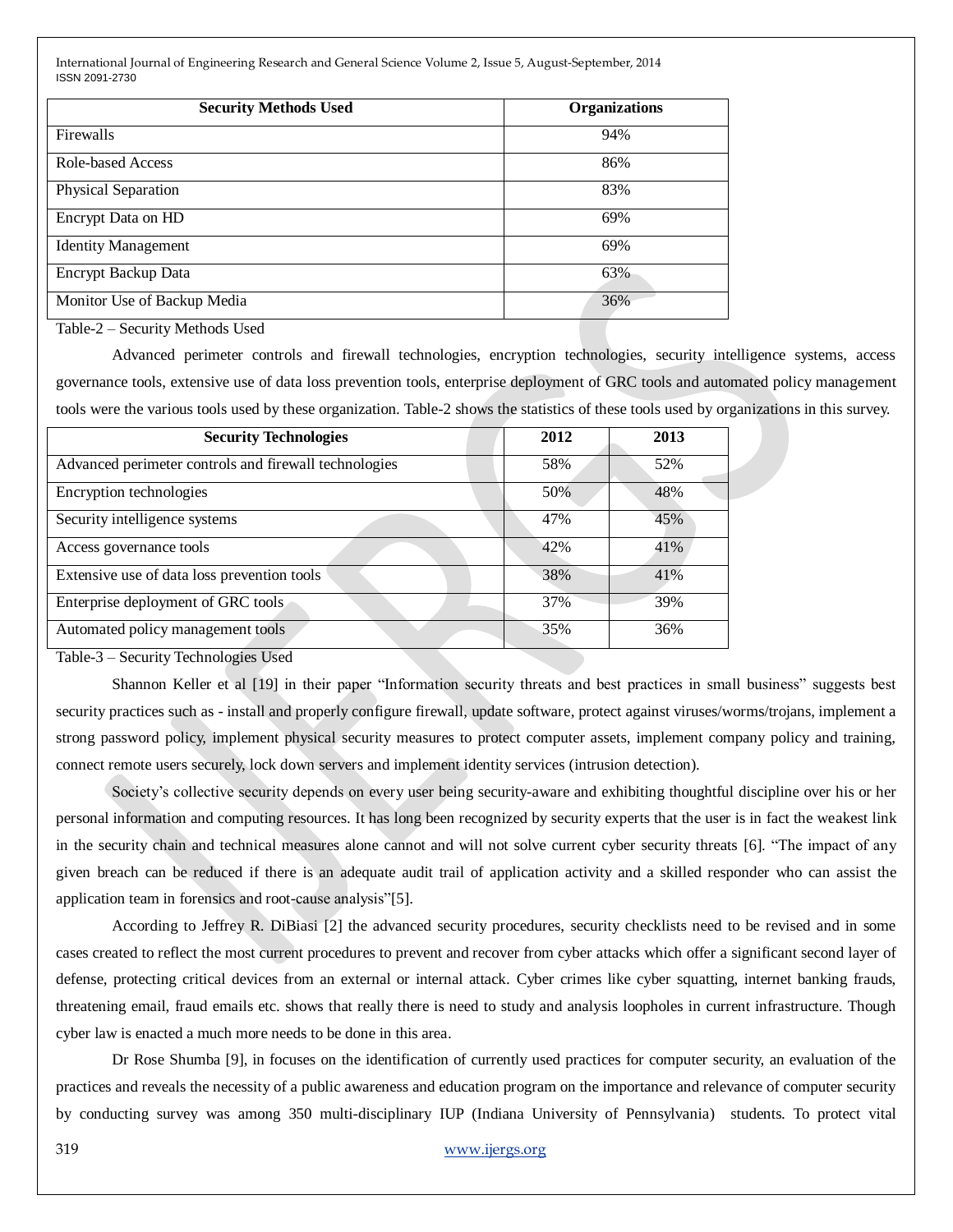information, the companies must set up a sound security system before the network is intruded which involves identification of the security risks, applying sufficient means of security, and teaching the users data security awareness.

The technology can represent a powerful complement to an organization's networking capabilities. To minimize the security risks, system administrators can implement a range of measures, including security policies and practice [10]. Since security has technology, organizational, and critical infrastructure elements, senior management awareness and commitment is required to develop a control environment that balances the costs and benefits of security controls, keeping in mind the level of risk faced by the organization [11].

Dorothy E. Denning [3] in his paper "An Intrusion-Detection Model" describes a model of a real-time intrusion-detection expert system capable of detecting break-ins, penetrations, and other forms of computer. The model is based on the hypothesis that security violations can be detected by monitoring a system's audit records for abnormal patterns of system usage. The model includes profiles for representing the behavior of subjects with respect to objects in terms of metrics and statistical models, and rules for acquiring knowledge about this behavior from audit records and for detecting anomalous behavior. The model is independent of any particular system, application environment, system vulnerability, or type of intrusion, thereby providing a framework for a generalpurpose intrusion-detection expert system. The model is capable of detecting a wide range of intrusions related to attempted break-ins, masquerading (successful break-ins), system penetrations, Trojan horses, viruses, leakage and other abuses by legitimate users, and certain covert channels.

Alexandr Seleznyov, Seppo Puuronen [4] in "Anomaly Intrusion Detection Systems: Handling Temporal Relations between Events‖ discusses a temporal knowledge representation of user's behavior that is used by data mining tools to construct behavior patterns. These are used to decide whether current behavior follows a certain normal pattern or differs from all known user's behavior patterns. The networked computing offers almost unlimited possibilities and opportunities for intrusions. In this paper they presented an information representation method for intrusion detection system which uses data mining techniques to detect anomalous behavior. The main assumption behind is that the behavior of users follows regularities that may be discovered and presented using the approach for the recognition of the user. The approach suggests that in cases where the audit trail information is inconsistent it is possible to expose it using temporal interval representation applying temporal algebra.

Akaninyene Walter Udoeyop [1] in his study "Cyber Profiling for Insider Threat Detection" introduces a method to detect abnormal behavior by profiling users. With the help of algorithms to learn a user's normal behavior and establish normal user profiles based on behavioral data. He then compares user behavior against the normal profiles to identify abnormal patterns of behavior. These results will be helpful to identify abnormal behavior by monitoring user activity. Prevention, detection, counterattacking the attack to ensure and insure the safety and security of information is not only essential indispensable also. To investigate in this regard, to weigh cause and effect, and research new methods of detection, policies of prevention and counterattacking is the need of an hour. **CYBER SECURITY MEASURES**

To protect private or credential information or data from outside world is necessity of every organization. Security measures include password protection, software updates, firewall, malware protections as well as authentication, authorization, auditing, reviewing, vulnerability assessment and storage encryption.

In a survey conducted by Steffani A. Burd [14] it was found that following assessment methods [Table-4] and evaluation techniques were used by the organizations to protect their sensitive information [Table-5] as a security measures.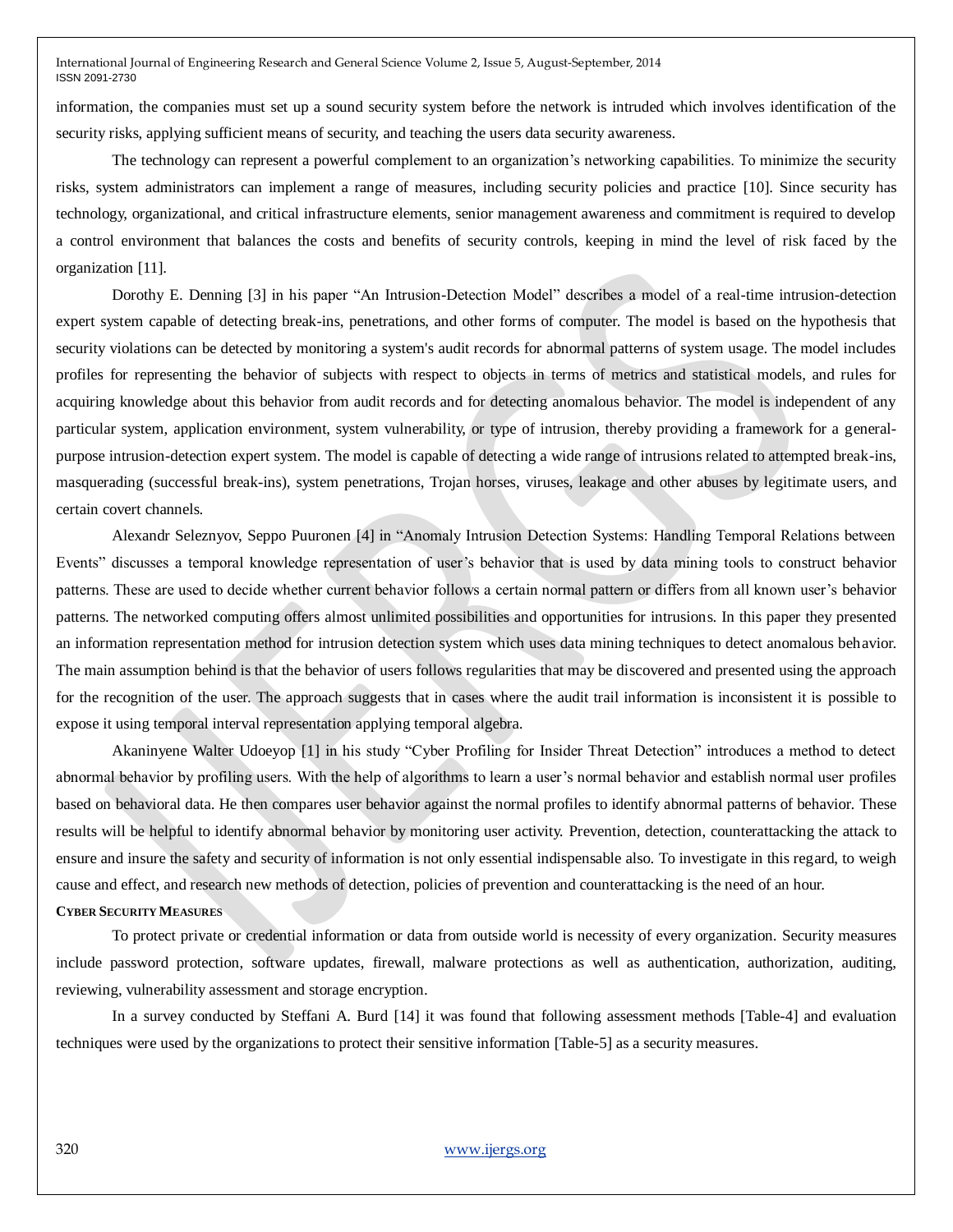| <b>Assessments Methods</b>        | <b>Organizations</b> |
|-----------------------------------|----------------------|
| Vulnerability assessment          | 56%                  |
| Audit                             | 51%                  |
| Risk assessment                   | 39%                  |
| Penetration testing               | 36%                  |
| Application-level testing         | 33%                  |
| Information asset classification  | 25%                  |
| Table-4 – Assessment Methods Used |                      |

| <b>Evaluation Techniques</b>        | <b>Organizations</b> |
|-------------------------------------|----------------------|
| Network traffic flow reports        | 75%                  |
| Help desk calls (volume/type)       | 74%                  |
| Firewall logs                       | 71%                  |
| Incidents (volume/type)             | 64%                  |
| <b>IDS</b> logs                     | 58%                  |
| Web activity monitoring software,   | 39%                  |
| Bot monitoring                      | 33%                  |
| Email activity monitoring software, | 31%                  |
| <b>IPS</b> logs                     | 19%                  |

Table-5 – Evaluation Techniques Used

In an organization's network, to exchange information within or outside world effectively, it is necessary to follow certain parameter or instruction. It is obligatory to give proper permissions to each of the employees or users of the network. To improve cyber security infrastructure integrity of network component like router, switch, server, work station etc we need to have security standards. Network connections need to prevent from unauthorized access. Periodic checks of its firewalls should be done to verify that the rule sets are up to the required security level. Security logs for intrusion detection systems and intrusion prevention systems can be consistently reviewed and regulated for abnormal patterns of activity. Web filter is used to protect the information being transferred from within or out of the organization. Security requirements for portable devices like USB drives, portable hard disk, IPods, mobiles, digital cameras etc that could be connected to the network. To maintain network efficiently; documentation of topology diagrams of the organization network along with geographical map showing exact location of network cables should be administered so that all the connection routes can be traced.

## *CONCLUSION*

Throughout the literature review it has been found that by and large many organizations are not following cyber security practices. It is concluded that irrespective of the industry segment, there is a need to conduct research to find out a comprehensive approach to protect sensitive data and take appropriate action.

## **REFERENCES:**

- 1. Akaninyene Walter Udoeyop, "Cyber Profiling for Insider Threat Detection", 8-2010.
- 2. Jeffrey R. DiBiasi, "Cyberterrorism: Cyber Prevention Vs Cyber Recovery", 12-2007.
- 3. Dorothy E. Denning, "An Intrusion-Detection Model", IEEE transactions on software engineering, Vol. SE-13, No. 2, February 1987, 222-232.
- 321 [www.ijergs.org](http://www.ijergs.org/) 4. Alexandr Seleznyov, Seppo Puuronen, "Anomaly Intrusion Detection Systems: Handling Temporal Relations between Events".